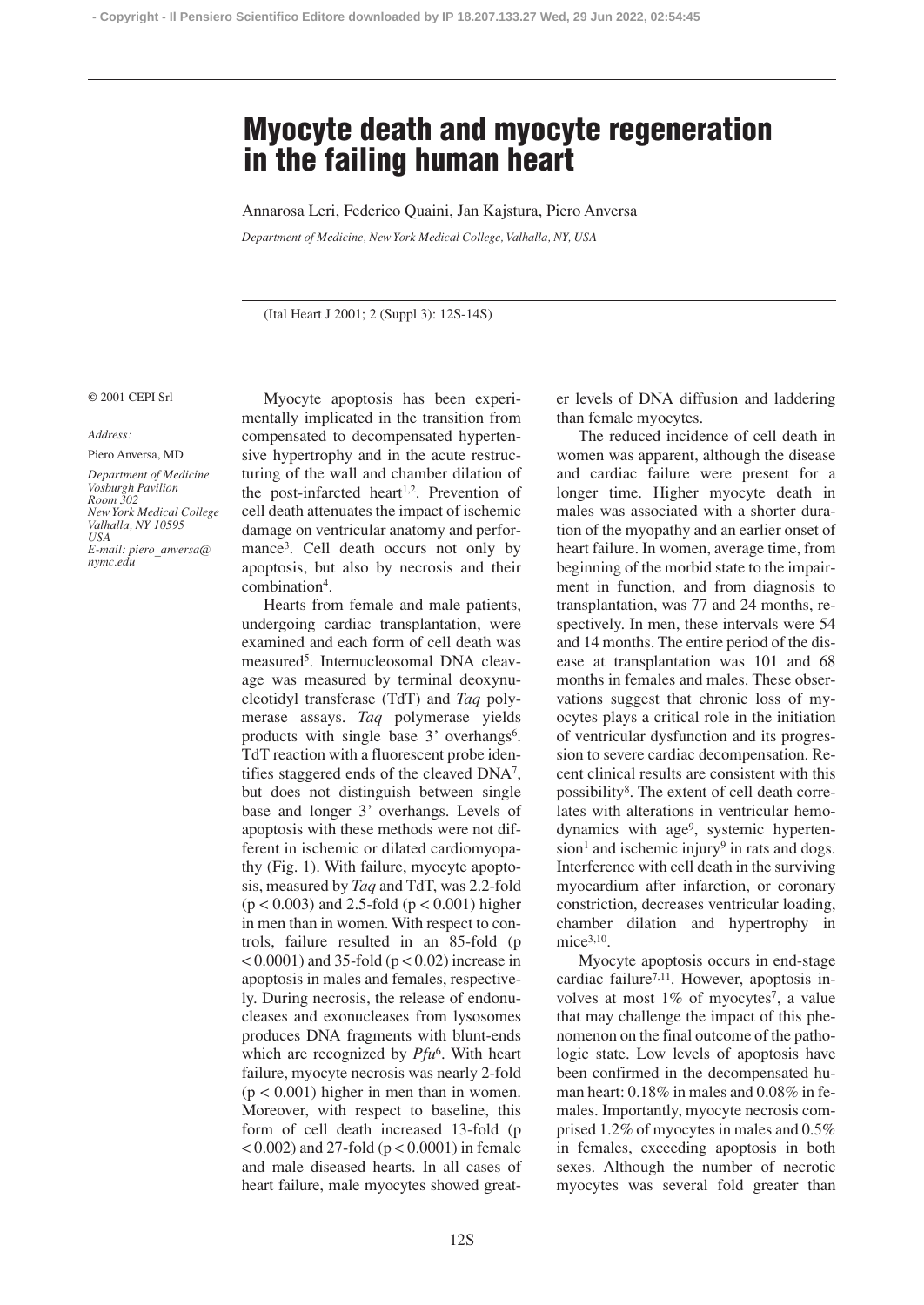

**Figure 1.** *Myocyte apoptosis in a heart affected by dilated cardiomyopathy. Bright fluorescence of the apoptotic nucleus located at the center of the figure corresponds to double DNA strand cleavage with single* <sup>2</sup> 3' overhangs detected by hairpin probe labeling. Nuclei are identi*fied by propidium iodide staining and blue fluorescence while myocyte cytoplasm is recognized by -sarcomeric actin antibody labeling and red fluorescence.*

apoptotic myocytes in the male and female myocardium, the time required for the completion of each form of cell death is unknown. Labeling of DNA strand breaks in myocyte nuclei by TdT or *Taq* corresponds to the early phases of apoptosis and does not provide information on the sequence of events taking place in the cell after nuclear fragmentation. Similarly, the recognition of myocyte necrosis by *Pfu* leaves unanswered the question concerning the duration of the necrotic process. *In vitro* studies in various model systems have shown that apoptosis may be completed in a period ranging from 30 min to 2 hours<sup>9</sup>. However, there is no indication of the time required for myocyte apoptosis. An identical limitation applies to myocyte necrosis; this form of cell death has been claimed to reach its final stage in 1-2 days in infarcted rats<sup>4</sup>. This period is necessary for the cell to be engulfed by surrounding macrophages. Apoptosis may be much faster than necrosis, suggesting that the higher value of myocyte necrosis in the failing heart may not reflect a significant difference in the number of cells dying by these two distinct mechanisms.

A discrepancy exists between the extensive collagen accumulation and the modest reduction in number of ventricular myocytes in the post-infarcted human heart<sup>9</sup>. The magnitude of fibrosis in end-stage ischemic cardiomyopathy would imply a nearly 90% decrease in the total number of left ventricular myocytes. Conversely, decreases of < 30% have been reported. This discrepancy is even more apparent in idiopathic dilated cardiomyopathy in which myocardial fibrosis is associated with preservation of the number of myocytes in the ventricle. This phenomenon can be explained only assuming that myocyte proliferation occurs<sup>12</sup>. According to the dogma, myocytes are terminally differentiated and their life span corresponds to that of an individual. Such an assumption contradicts the concepts of cellular aging and the logic of a slow turnover of cells with the progression of life in mammalian hearts. The latter may be a very likely possibility because the male heart loses  $64 \times 10^6$  myocytes per year from 17 to 89 years<sup>13</sup>, indicating that cell death occurs with age in the absence of cardiac pathology. We have documented that 14 myocytes per million are in mitosis under normal conditions.

The ability of myocytes to proliferate and replace dying cells is markedly enhanced in the failing myocardium in which 140 myocyte nuclei per million were found in mitosis (Fig. 2). Myocyte apoptosis appears to exceed the level of myocyte proliferation in end-stage cardiac failure<sup>7</sup>. However, a comparison between these two events is impossible because the time required for the completion of the apoptotic process as well as the duration of the cell cycle in myocytes are unknown.

Myocyte proliferation compensates, at least in part, for the massive myocyte death that occurs acutely after myocardial infarction and during the evolution of the ischemic myopathy<sup>7,11</sup>. Similarly, cell death characterizes idiopathic dilated cardiomyopathy<sup>7,11</sup>, but cell regeneration maintains the number of myocytes relatively constant in the diseased heart. Myocyte hypertrophy constitutes an additional growth reserve mechanism and cells can nearly double in size in end-stage cardiac failure<sup>14</sup>. However, both cellular growth processes are unable to normalize the elevated diastolic load on the myocardium and/or decrease ventricular dilation. Myocytes elongate more than they expand in diameter<sup>13</sup> and new myocytes may be added in series, providing the structural template for the increase in cavitary volume. If this pattern of cell proliferation is operative in the decompensated heart and the lateral insertion of cells with mural thickening is minimal, myocyte hyperplasia has to be regarded as a contributory factor to ventricular deadaptation and terminal failure. At present, this is an unresolved issue.



**Figure 2.** *Myocyte mitosis in a heart affected by dilated cardiomyopathy. Chromosomes are identified by propidium iodide staining and green fluorescence while myocyte cytoplasm is recognized by α-sarcomeric actin antibody labeling and red fluorescence.*